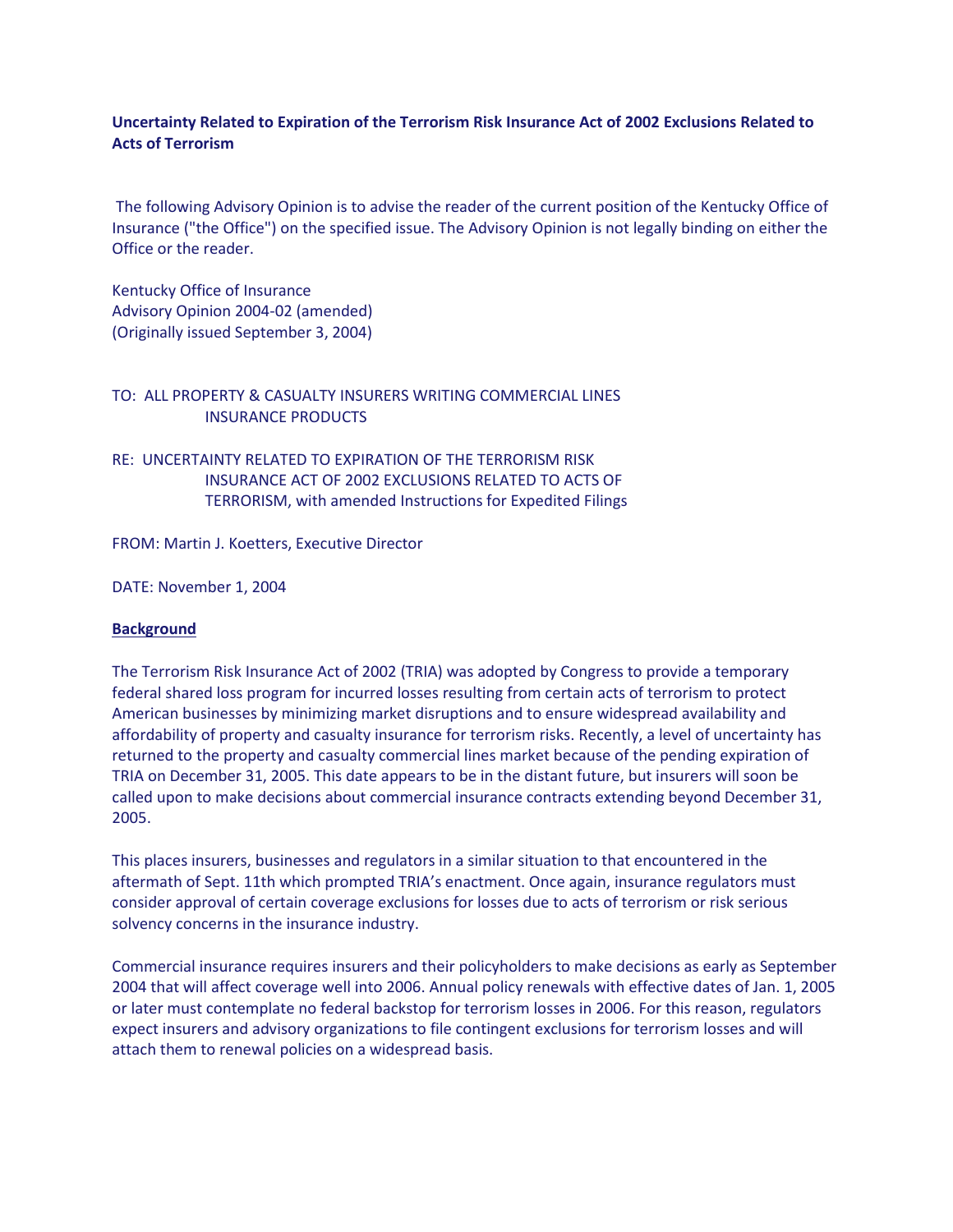As Executive Director, I concur with the National Association of Insurance Commissioners (NAIC) members that these contingent exclusions are a reasonable means to address TRIA's hard ending should Congress fail to enact an extension of TRIA. This approach balances solvency concerns with the commercial insurance consumer's concerns that their businesses not be subject to uninsured events.

It must be stressed that determination of certain contractual thresholds is subject to disclosure and review by this office and that all forms must receive prior approval from the Office of Insurance before being issued or delivered in Kentucky. This Advisory Opinion provides a voluntary procedure for insurers to use to expedite the filing and timely review of these contingent exclusions. Acceptable Language

The Kentucky Office of Insurance will grant approval to contingent exclusions substantially similar to those described in the following pages.

The contingent exclusions that have been or will be approved have some significant limitations; however, they continue to provide coverage for acts of terrorism under certain circumstances. For policies providing property insurance coverage the following limitations apply:

· Exclusion for acts of terrorism only apply if the acts of terrorism result in industry-wide insured losses that exceed \$25,000,000 for related incidents that occur within a 72 hour period;

· Exclusions for acts of terrorism are not subject to limitations above if:

 o The act involves the use, release or escape of nuclear materials, or that directly or indirectly results in nuclear reaction or radiation or radioactive contamination;

 o The act is carried out by means of the dispersal or application of pathogenic or poisonous biological or chemical materials; or

 o Pathogenic or poisonous biological or chemical materials are released, and it appears that one purpose of the terrorism was to release such materials.

For policies providing liability insurance coverage the following limitations apply:

· Exclusion for acts of terrorism only apply if the acts of terrorism result in industry-wide insured losses that exceed \$25,000,000 for related incidents that occur within a 72 hour period; or

· Fifty or more persons sustain death or serious physical injury. For purposes of this provision serious physical injury means:

o Physical injury that involves a substantial risk of death;

- o Protracted and obvious physical disfigurement; or
- o Protracted loss of or impairment of the function of a bodily member or organ.

· Exclusions for acts of terrorism are not subject to limitations above if;

 o The act involves the use, release or escape of nuclear materials, or that directly or indirectly results in nuclear reaction or radiation or radioactive contamination;

 o The act is carried out by means of the dispersal or application of pathogenic or poisonous biological or chemical materials; or

 o Pathogenic or poisonous biological or chemical materials are released, and it appears that one purpose of the terrorism was to release such materials.

Kentucky will accept the following definition of acts of terrorism or definitions that are more liberal to policyholders: